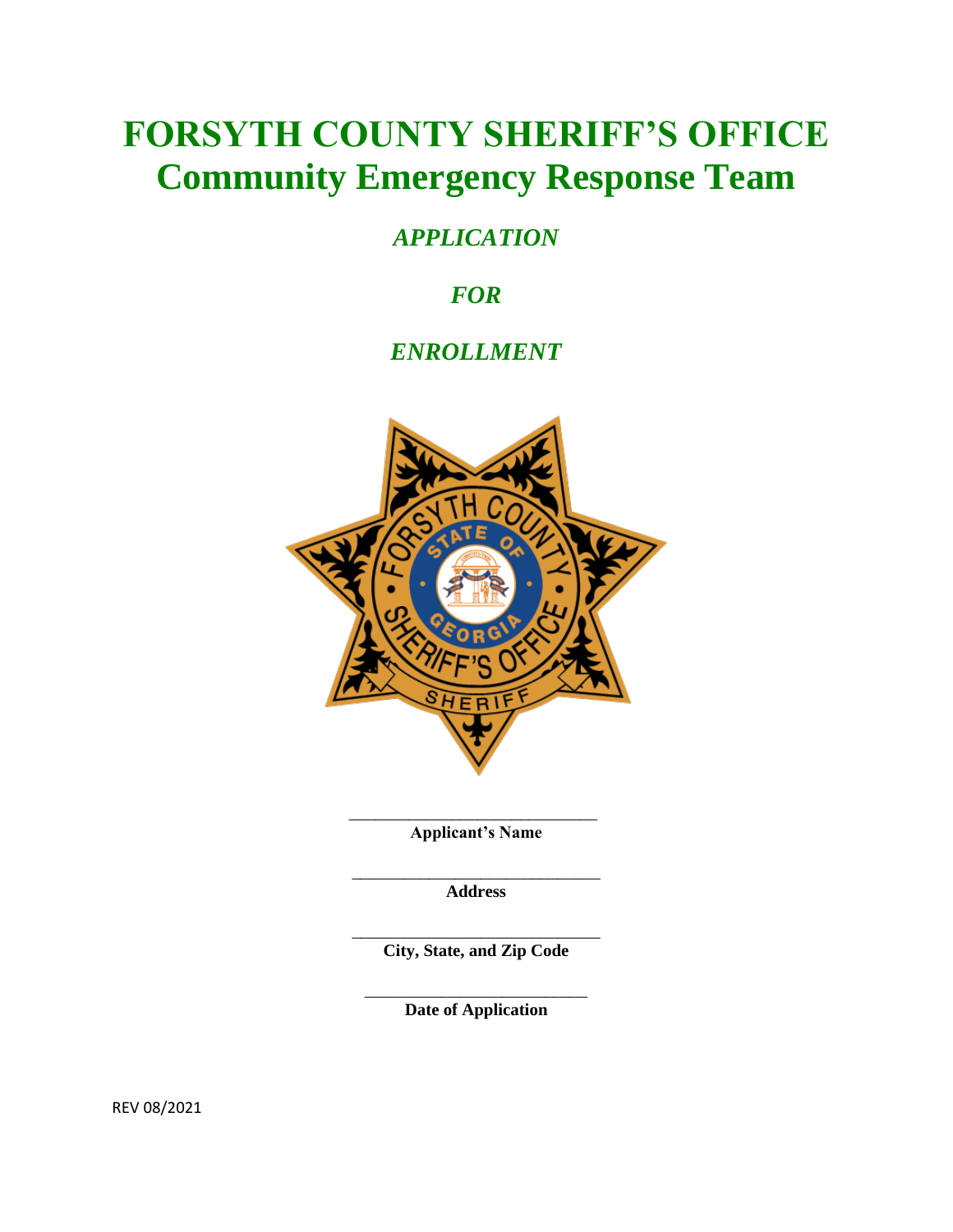# **FORSYTH COUNTY SHERIFF'S OFFICE Community Emergency Response Team**

#### How to apply:

- 1. On cover sheet give the name you wish to be called and your full address.
- 2. Fill out the application in this packet. Please complete the entire application.
- 3. Please print or type all requested information.
- 4. Please write as legibly as possible, as we will use this information to contact you in the event of a change in location or time of a class.

### **IMPORTANT:**

True and complete responses to this application are a necessity. A copy of your driver's license is required to verify information for your background check.

This information will be subject to confirmation by administrative investigation.

If you do not wish to answer a question in this booklet, you may choose not to do so and the application will be terminated.

Exclusive of the aforementioned statement, all information which is recorded in this application will be used only in relation to determining the suitability and qualifications of the applicant for enrollment only, and no other purpose.

Please bring the completed application to the Sheriff's Office North Precinct located at 2310 Keith Bridge Road, Cumming, Ga 30040 during normal business hours. You may leave it with the Administrative Assistant at the desk, attention Sgt. Pete Sabella. You may also email the completed application to Sgt. Pete Sabella at [pjsabella@forsythco.com](mailto:pjsabella@forsythco.com) 

For additional questions contact Sgt. Pete Sabella at 678-780-1524 or email at [pjsabella@forsythco.com](mailto:pjsabella@forsythco.com)

### *Thank you for your interest in this very informative and fun program that we are proud to be able to offer.*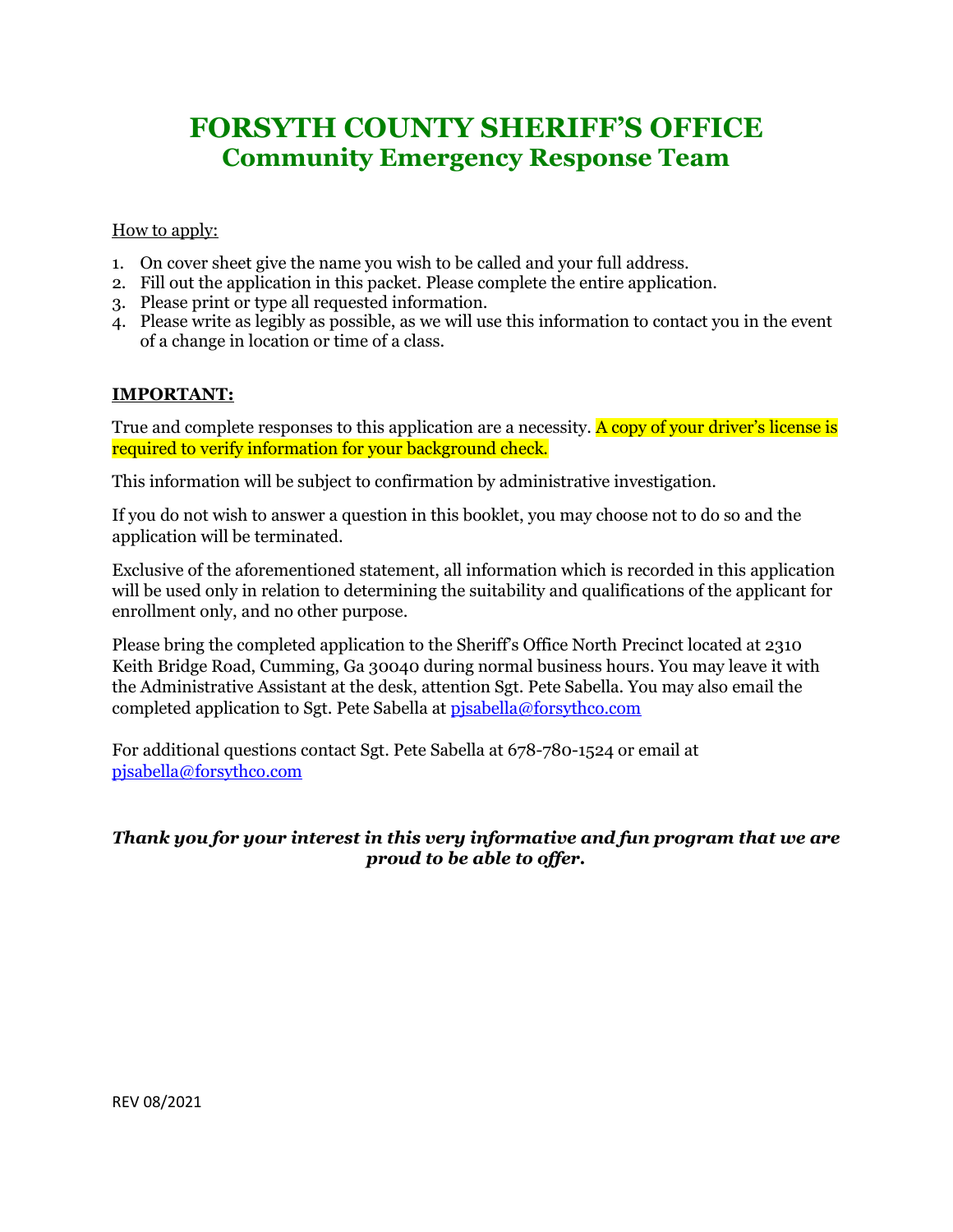## **FORSYTH COUNTY SHERIFF'S OFFICE Community Emergency Response Team APPLICATION**

|                            |                                                         |       |                                                                                                                                                                                                                                            | <b>Example 1 Date of Birth:</b>                                                            |  |
|----------------------------|---------------------------------------------------------|-------|--------------------------------------------------------------------------------------------------------------------------------------------------------------------------------------------------------------------------------------------|--------------------------------------------------------------------------------------------|--|
|                            | LAST                                                    | FIRST | $\overline{MI}$                                                                                                                                                                                                                            |                                                                                            |  |
|                            |                                                         |       |                                                                                                                                                                                                                                            |                                                                                            |  |
| <b>Address:</b>            | Number/Street                                           |       | <u> 1989 - Johann Stoff, amerikansk politiker (d. 1989)</u>                                                                                                                                                                                | City/State/Zip                                                                             |  |
|                            |                                                         |       | <b>Telephone:</b> $\underbrace{()}$ $\underbrace{()}$ $\underbrace{(-)}$ $\underbrace{()}$ $\underbrace{()}$ $\underbrace{()}$ $\underbrace{()}$ $\underbrace{()}$ $\underbrace{()}$ $\underbrace{()}$ $\underbrace{()}$ $\underbrace{()}$ |                                                                                            |  |
|                            |                                                         |       |                                                                                                                                                                                                                                            | Personal: Hgt: __________ Wgt: __________ Hair: __________ Eyes: _________                 |  |
|                            |                                                         |       |                                                                                                                                                                                                                                            |                                                                                            |  |
|                            | Name                                                    |       | Phone#                                                                                                                                                                                                                                     |                                                                                            |  |
|                            |                                                         |       |                                                                                                                                                                                                                                            | City/State                                                                                 |  |
|                            | County Sheriff's Office (i.e. CLEA, SALT, etc.)? YES NO |       | If so, please list:                                                                                                                                                                                                                        | Have you previously attended any other class or program hosted or sponsored by the Forsyth |  |
|                            |                                                         |       | Have you ever been arrested for any offense other than traffic? YES / NO                                                                                                                                                                   |                                                                                            |  |
|                            |                                                         |       |                                                                                                                                                                                                                                            |                                                                                            |  |
|                            |                                                         |       |                                                                                                                                                                                                                                            |                                                                                            |  |
| <b>Applicant Signature</b> |                                                         |       | Date                                                                                                                                                                                                                                       |                                                                                            |  |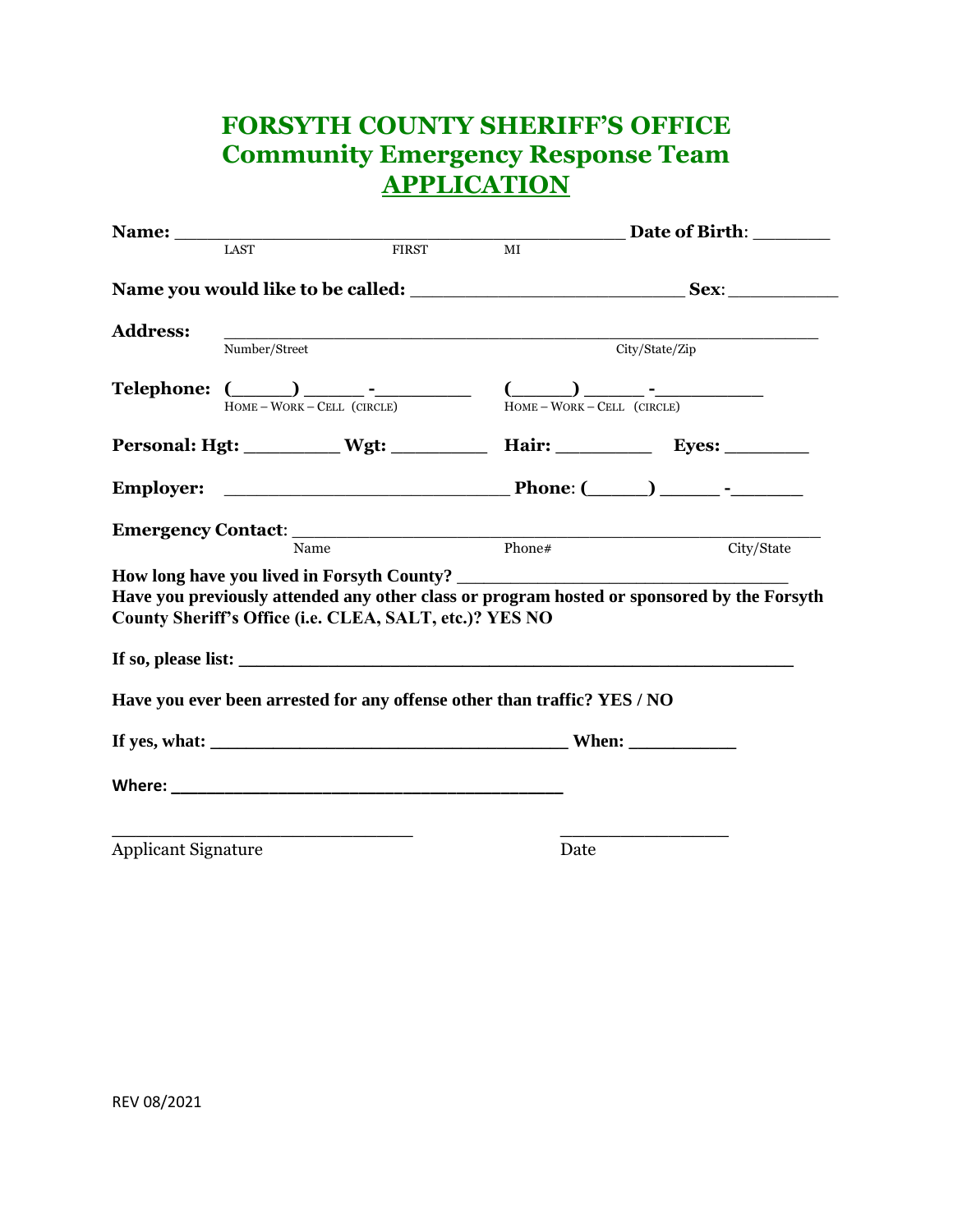#### **COVENANT NOT TO SUE**

WHEREAS, certain Citizens and persons having business interests in the County of Forsyth desire to participate in the Community Emergency Response Team; and

WHEREAS, the Forsyth County Sheriff's Office desires to facilitate their participation;

NOW, THEREFORE, for good and valuable consideration, the undersigned covenants and agrees for myself, heirs and assigns, that I will not at any time make any claim or demand, nor sue or commence, nor prosecute, nor cause or allow to be prosecuted in my name, any action at law or in equity against the County or its agents and employees because of injuries, damages, or other losses sustained or resulting to me directly or indirectly as a result of my participation in any activities as a part of the Community Emergency Response Team.

I fully understand that this covenant not to sue may be pleaded as a complete defense to any action that may be brought by me, my heirs or assigns.

I am executing this covenant freely and voluntarily.

| __<br>m<br><b>TTIT</b><br>--- |  |  |
|-------------------------------|--|--|
|                               |  |  |

\_\_\_\_\_\_\_\_\_\_\_\_\_\_\_\_\_\_\_\_\_\_\_\_\_\_\_\_\_\_\_\_\_\_\_\_\_

Signature

Notary Public

My Commission Expires: **(SEAL)**

\_\_\_\_\_\_\_\_\_\_\_\_\_\_\_\_\_\_\_\_\_\_\_\_\_\_\_\_\_\_\_\_\_

REV 08/2021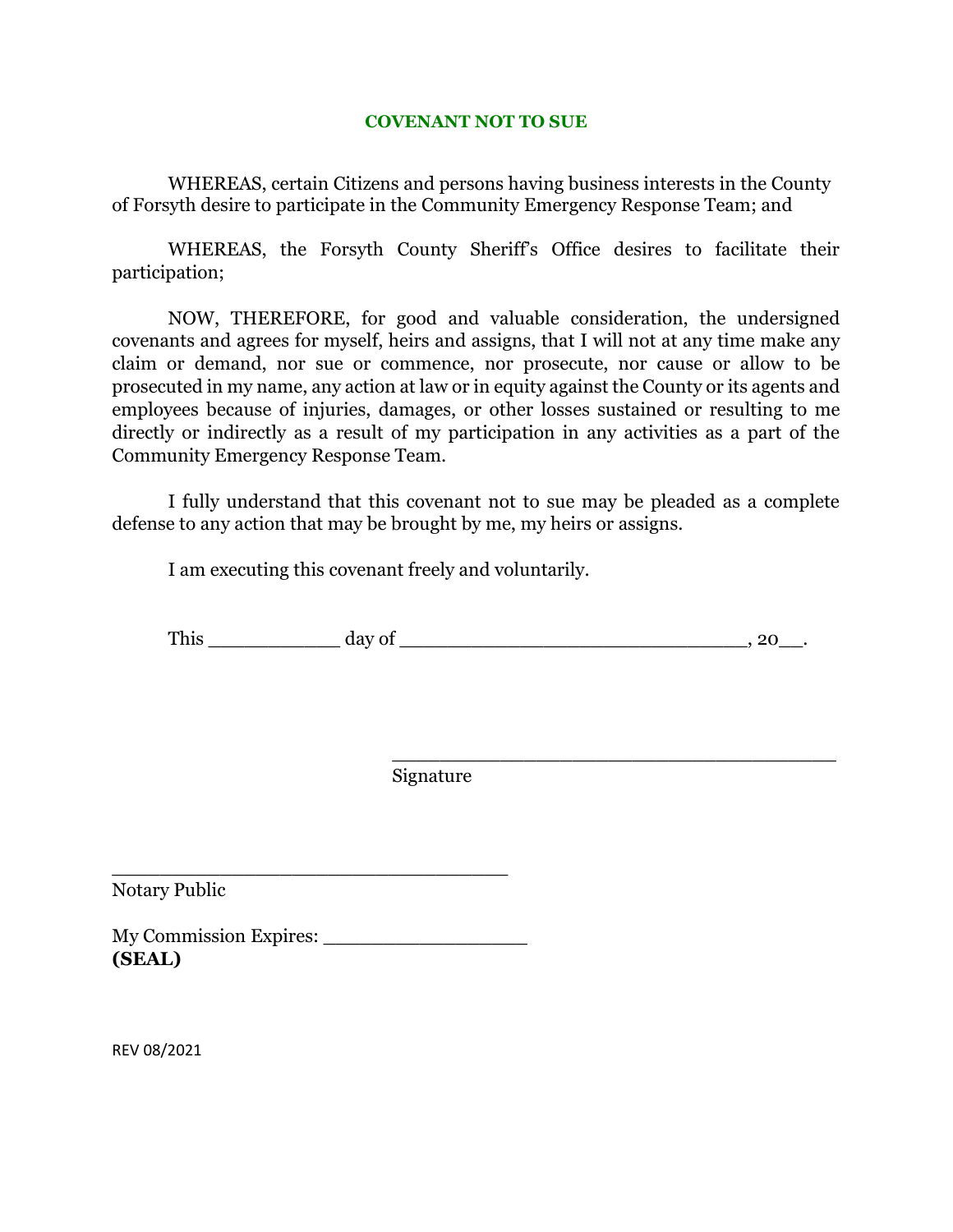# **Forsyth County Sheriff's Office Community Emergency Response Team**

# **PHOTOGRAPH AND VIDEO RELEASE**

I grant to the Forsyth County Sheriff's Office, its representatives and employees the right to take photographs of me and my property in connection with my involvement with the Community Emergency Response Team. I authorize the Forsyth County Sheriff's Office, its assigns and transferees to copyright, use and publish the same in print and/or electronically. I agree that the Forsyth County Sheriff's Office may use such photographs of me with or without my name and for any lawful purpose, including for example such purposes as publicity, illustration, advertising, and internet content.

I have read and understand the above:

| Signature |  |
|-----------|--|
|           |  |

| Printed name |  |  |
|--------------|--|--|
|              |  |  |

| - -<br>Addre |  |  |
|--------------|--|--|
|              |  |  |

 $Date \_\_$